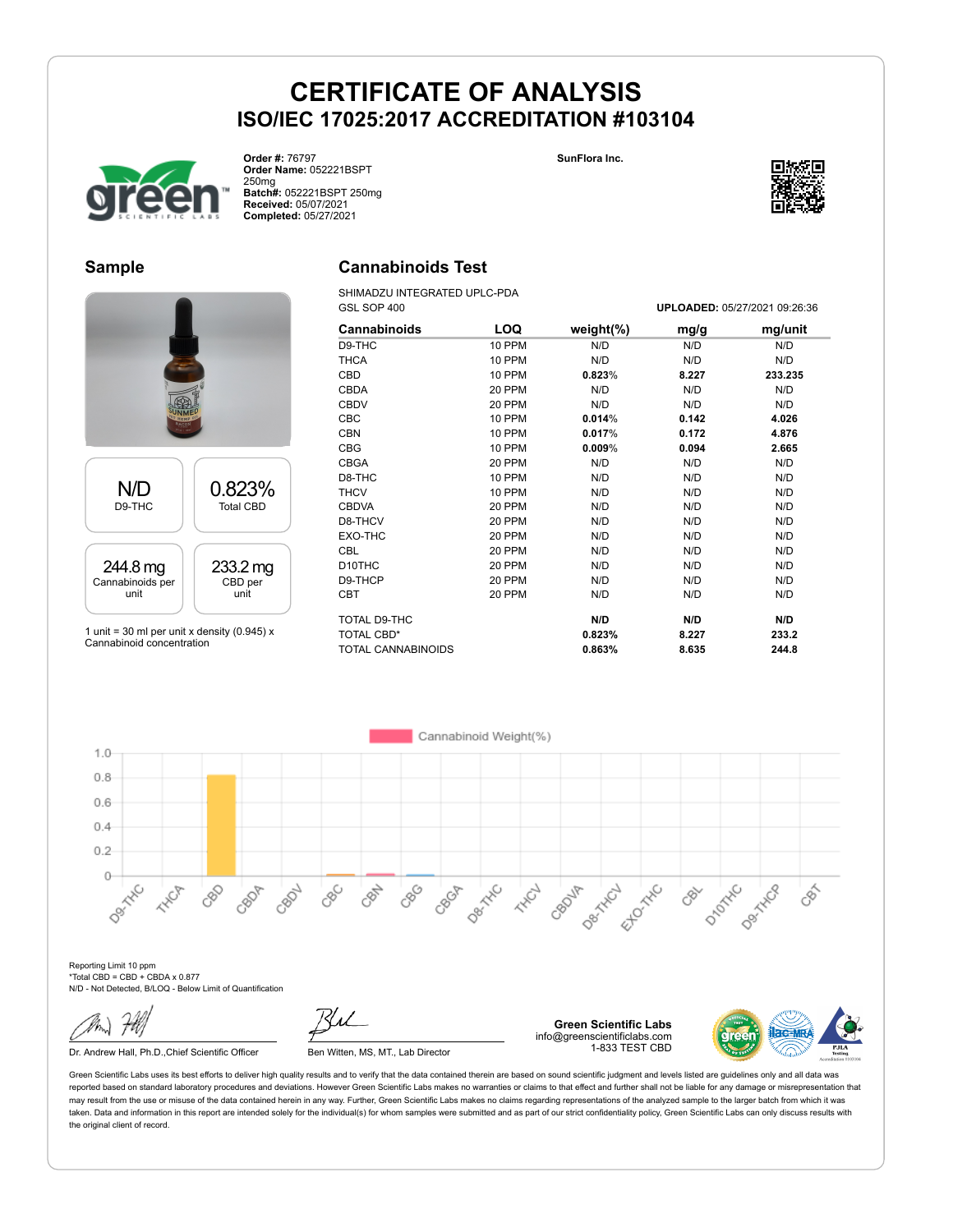GSL SOP 404

**Prepared:** 05/10/2021 19:56:05 **Uploaded:** 05/11/2021 07:50:14



**Order #:** 76797 **Order Name:** 052221BSPT 250mg **Batch#:** 052221BSPT 250mg **Received:** 05/07/2021 **Completed:** 05/27/2021

#### **SunFlora Inc.**



### **TERPENES: TOTAL (0.020%)**

Headspace GCMS - Shimadzu GCMS QP2020 with HS20

| Terpene                | Results (%)  | LOQ (%) | $LOD$ $(\%)$ |
|------------------------|--------------|---------|--------------|
| 3-CARENE               | <b>B/LOQ</b> | 0.003%  | 0.001%       |
| ALPHA-BISABOLOL        | B/LOQ        | 0.003%  | 0.001%       |
| ALPHA-PINENE           | 0.006%       | 0.003%  | 0.001%       |
| ALPHA-TERPINENE        | <b>B/LOQ</b> | 0.003%  | 0.001%       |
| BETA-MYRCENE           | B/LOQ        | 0.003%  | 0.001%       |
| <b>BETA-PINENE</b>     | B/LOQ        | 0.003%  | 0.001%       |
| <b>CAMPHENE</b>        | <b>B/LOQ</b> | 0.003%  | 0.001%       |
| CARYOPHYLLENE          | 0.009%       | 0.003%  | 0.001%       |
| CARYOPHYLLENE OXIDE    | <b>B/LOQ</b> | 0.003%  | 0.001%       |
| CIS-BETA-OCIMENE       | B/LOQ        | 0.003%  | 0.001%       |
| CIS-NEROLIDOL          | B/LOQ        | 0.003%  | 0.001%       |
| <b>EUCALYPTOL</b>      | B/LOQ        | 0.003%  | 0.001%       |
| <b>GAMMA-TERPINENE</b> | B/LOQ        | 0.003%  | 0.001%       |
| <b>GERANIOL</b>        | <b>B/LOQ</b> | 0.003%  | 0.001%       |
| <b>GUAIOL</b>          | B/LOQ        | 0.003%  | 0.001%       |
| <b>HUMULENE</b>        | B/LOQ        | 0.003%  | 0.001%       |
| <b>ISOPULEGOL</b>      | B/LOQ        | 0.003%  | 0.001%       |
| <b>LIMONENE</b>        | 0.003%       | 0.003%  | 0.001%       |
| <b>LINALOOL</b>        | B/LOQ        | 0.003%  | 0.001%       |

| <b>Terpene</b>     | Results $(\%)$ LOQ $(\%)$ LOD $(\%)$ |        |        |
|--------------------|--------------------------------------|--------|--------|
| P-CYMENE           | <b>B/LOQ</b>                         | 0.003% | 0.001% |
| <b>TERPINOLENE</b> | B/LOQ                                | 0.003% | 0.001% |
| TRANS-BETA-OCIMENE | B/LOQ                                | 0.003% | 0.001% |
| TRANS-NEROLIDOL    | <b>B/LOQ</b>                         | 0.003% | 0.001% |

### **Top Terpenes Results:**



Dr. Andrew Hall, Ph.D., Chief Scientific Officer Ben Witten, MS, MT., Lab Director

**Green Scientific Labs** info@greenscientificlabs.com 1-833 TEST CBD

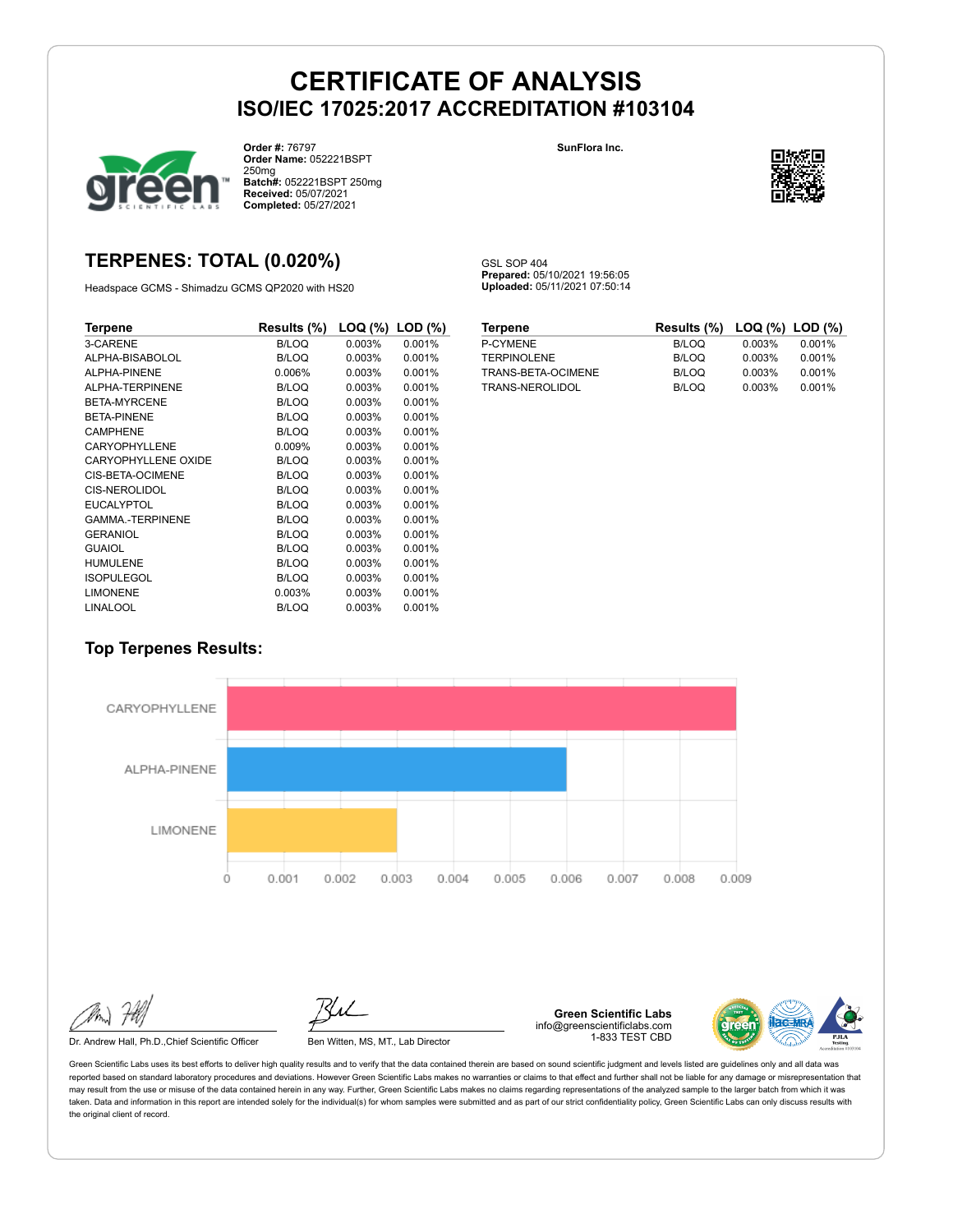

**Order #:** 76797 **Order Name:** 052221BSPT 250mg **Batch#:** 052221BSPT 250mg **Received:** 05/07/2021 **Completed:** 05/27/2021

**SunFlora Inc.**



### **PESTICIDE ANALYSIS:**

GSL SOP 401 **PREPARED:** 05/10/2021 17:50:02 **UPLOADED:** 05/13/2021 12:35:06

GCMS-MS - Shimadzu GCMS-TQ8040

**Pesticide Action Level (ppm) Results (ppm) LOQ (ppm) LOD (ppm)** CAPTAN 3.000 N/D 0.003 0.001 CHLORDANE 0.100 N/D 0.003 0.001 CHLORFENAPYR 0.100 N/D 0.003 0.001 COUMAPHOS 0.100 N/D 0.003 0.001

| Pesticide               | <b>Action Level Results LOQ LOD</b><br>(ppm) | $(ppm)$ $(ppm)$ $(ppm)$ |       |       |
|-------------------------|----------------------------------------------|-------------------------|-------|-------|
| <b>CYFLUTHRIN</b>       | 1.000                                        | N/D.                    | 0.003 | 0.001 |
| <b>CYPERMETHRIN</b>     | 1.000                                        | N/D                     | 0.003 | 0.001 |
| PENTACHLORONITROBENZENE | 0.200                                        | N/D                     | 0.003 | 0.001 |

|  | LCMS-MS - Shimadzu LCMS-8060 |
|--|------------------------------|
|  |                              |

| <b>Pesticide</b>           | <b>Action Level</b> | <b>Results</b> | LOQ   | <b>LOD</b> |
|----------------------------|---------------------|----------------|-------|------------|
|                            | (ppm)               | (ppm)          | (ppm) | (ppm)      |
| <b>ABAMECTIN B1A</b>       | 0.300               | N/D            | 0.005 | 0.001      |
| <b>ACEPHATE</b>            | 3.000               | N/D            | 0.001 | 0.001      |
| <b>ACEQUINOCYL</b>         | 2.000               | N/D            | 0.001 | 0.001      |
| <b>ACETAMIPRID</b>         | 3.000               | N/D            | 0.005 | 0.001      |
| <b>ALDICARB</b>            | 0.100               | N/D            | 0.005 | 0.001      |
| <b>AZOXYSTROBIN</b>        | 3.000               | N/D            | 0.001 | 0.001      |
| <b>BIFENAZATE</b>          | 3.000               | N/D            | 0.005 | 0.001      |
| <b>BIFENTHRIN</b>          | 0.500               | N/D            | 0.005 | 0.001      |
| <b>BOSCALID</b>            | 3.000               | N/D            | 0.005 | 0.001      |
| CARBARYL                   | 0.500               | N/D            | 0.003 | 0.001      |
| <b>CARBOFURAN</b>          | 0.100               | N/D            | 0.001 | 0.001      |
| <b>CHLORANTRANILIPROLE</b> | 3.000               | N/D            | 0.005 | 0.005      |
| CHLORMEQUAT                | 3.000               | N/D            | 0.025 | 0.025      |
| <b>CHLORIDE</b>            |                     |                |       |            |
| <b>CHLORPYRIFOS</b>        | 0.100               | 0.007          | 0.001 | 0.001      |
| <b>CLOFENTEZINE</b>        | 0.500               | N/D            | 0.001 | 0.001      |
| <b>DAMINOZIDE</b>          | 0.100               | N/D            | 0.005 | 0.001      |
| <b>DIAZINON</b>            | 0.200               | N/D            | 0.001 | 0.001      |
| <b>DICHLORVOS</b>          | 0.100               | N/D            | 0.005 | 0.001      |
| <b>DIMETHOATE</b>          | 0.100               | N/D            | 0.001 | 0.001      |
| <b>DIMETHOMORPH</b>        | 3.000               | N/D            | 0.005 | 0.001      |
| <b>ETHOPROPHOS</b>         | 0.100               | N/D            | 0.001 | 0.001      |
| <b>ETOFENPROX</b>          | 0.100               | N/D            | 0.001 | 0.001      |
| <b>ETOXAZOLE</b>           | 1.500               | N/D            | 0.010 | 0.005      |
| <b>FENHEXAMID</b>          | 3.000               | N/D            | 0.005 | 0.001      |
| <b>FENOXYCARB</b>          | 0.100               | N/D            | 0.005 | 0.001      |
| <b>FENPYROXIMATE</b>       | 2.000               | N/D            | 0.001 | 0.001      |
| <b>FIPRONIL</b>            | 0.100               | N/D            | 0.003 | 0.001      |
| <b>FLONICAMID</b>          | 2.000               | N/D            | 0.025 | 0.010      |
| <b>FLUDIOXONIL</b>         | 3.000               | N/D            | 0.003 | 0.001      |
| <b>HEXYTHIAZOX</b>         | 2.000               | N/D            | 0.005 | 0.001      |

| <b>Pesticide</b>       | <b>Action Level</b> | <b>Results</b> | LOQ   | LOD   |
|------------------------|---------------------|----------------|-------|-------|
|                        | (ppm)               | (ppm)          | (ppm) | (ppm) |
| <b>IMAZALIL</b>        | 0.100               | N/D            | 0.005 | 0.001 |
| <b>IMIDACLOPRID</b>    | 3.000               | N/D            | 0.005 | 0.001 |
| <b>KRESOXIM-METHYL</b> | 1.000               | N/D            | 0.010 | 0.005 |
| <b>MALATHION</b>       | 2.000               | N/D            | 0.005 | 0.001 |
| METALAXYL              | 3.000               | N/D            | 0.001 | 0.001 |
| <b>METHIOCARB</b>      | 0.100               | N/D            | 0.005 | 0.001 |
| <b>METHOMYL</b>        | 0.100               | N/D            | 0.001 | 0.001 |
| <b>MEVINPHOS</b>       | 0.100               | N/D            | 0.001 | 0.001 |
| <b>MYCLOBUTANIL</b>    | 3.000               | N/D            | 0.005 | 0.001 |
| <b>NALED</b>           | 0.500               | N/D            | 0.005 | 0.001 |
| OXAMYL                 | 0.500               | N/D            | 0.001 | 0.001 |
| <b>PACLOBUTRAZOL</b>   | 0.100               | N/D            | 0.005 | 0.001 |
| <b>PERMETHRINS</b>     | 1.000               | N/D            | 0.005 | 0.001 |
| <b>PHOSMET</b>         | 0.200               | N/D            | 0.005 | 0.001 |
| <b>PIPERONYL</b>       |                     |                |       |       |
| <b>BUTOXIDE</b>        | 3.000               | N/D            | 0.001 | 0.001 |
| <b>PRALLETHRIN</b>     | 0.400               | N/D            | 0.005 | 0.005 |
| <b>PROPICONAZOLE</b>   | 1.000               | N/D            | 0.010 | 0.005 |
| <b>PROPOXUR</b>        | 0.100               | N/D            | 0.001 | 0.001 |
| <b>PYRETHRINS</b>      |                     |                |       |       |
| (PYRETHRIN I)          | 1.000               | N/D            | 0.005 | 0.005 |
| <b>PYRIDABEN</b>       | 3.000               | N/D            | 0.005 | 0.001 |
| <b>SPINETORAM</b>      | 3.000               | N/D            | 0.001 | 0.001 |
| <b>SPINOSAD</b>        | 3.000               | N/D            | 0.001 | 0.001 |
| <b>SPIROMESIFEN</b>    | 3.000               | N/D            | 0.005 | 0.001 |
| <b>SPIROTETRAMAT</b>   | 3.000               | N/D            | 0.001 | 0.001 |
| <b>SPIROXAMINE</b>     | 0.100               | N/D            | 0.001 | 0.001 |
| <b>TEBUCONAZOLE</b>    | 1.000               | N/D            | 0.005 | 0.001 |

THIACLOPRID 0.100 N/D 0.001 0.001 THIAMETHOXAM 1.000 N/D 0.001 0.001 TRIFLOXYSTROBIN 3.000 N/D 0.001 0.001

N/D = Not Detected, A/LOQ = Above LOQ Level, B/LOQ = Below LOQ Level, B/LOD = Below LOD Level



Dr. Andrew Hall, Ph.D., Chief Scientific Officer Ben Witten, MS, MT., Lab Director

**Green Scientific Labs** info@greenscientificlabs.com 1-833 TEST CBD

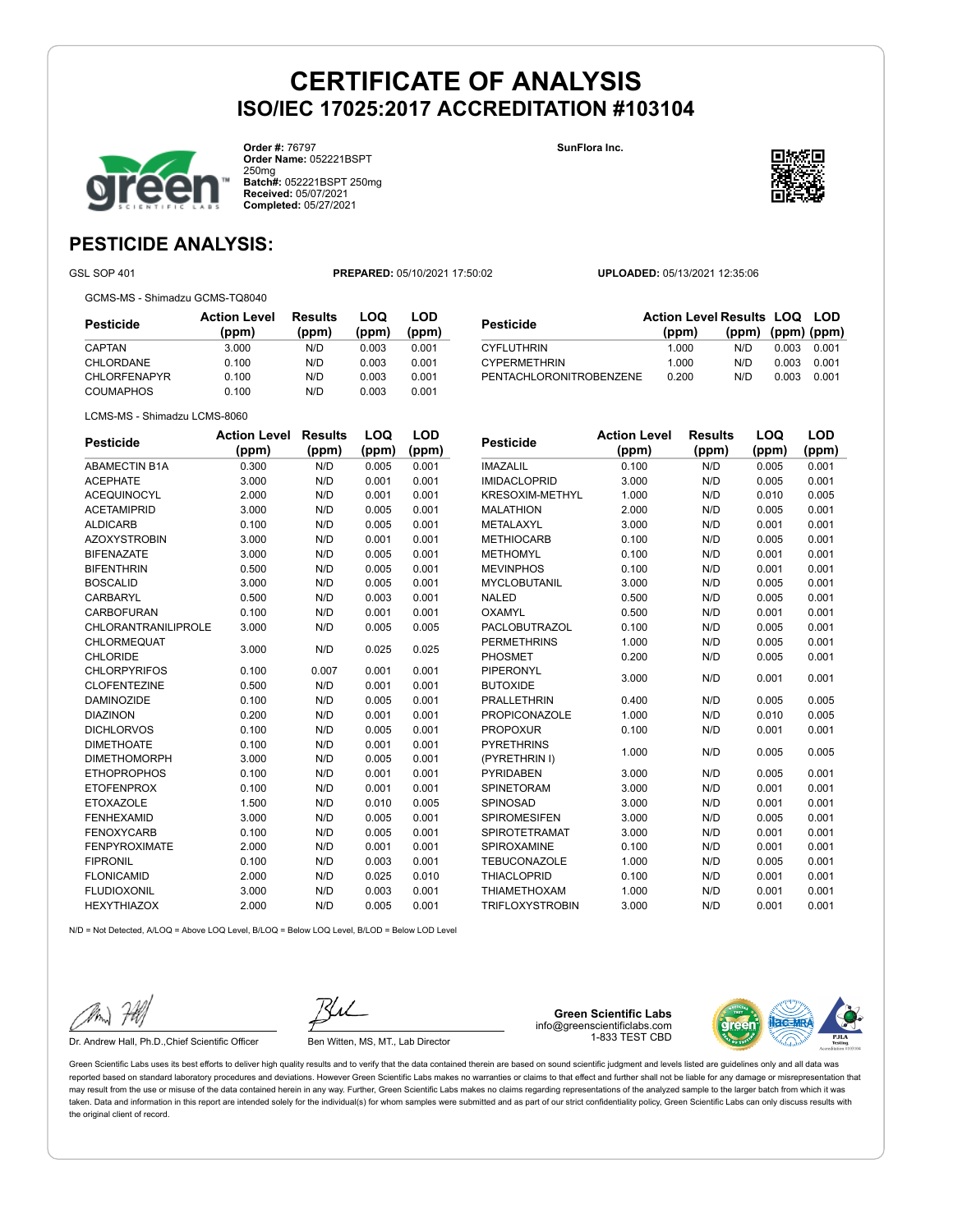

**Order #:** 76797 **Order Name:** 052221BSPT 250mg **Batch#:** 052221BSPT 250mg **Received:** 05/07/2021 **Completed:** 05/27/2021

**SunFlora Inc.**



### **RESIDUAL SOLVENTS:**

Headspace GCMS - Shimadzu GCMS QP2020 with HS20

GSL SOP 405 **Prepared:** 05/10/2021 18:15:27 **Uploaded:** 05/11/2021 10:31:46

| <b>Residual Solvent</b>  | <b>Action Level (ppm)</b> | Results (ppm) | LOQ (ppm) | LOD (ppm) |
|--------------------------|---------------------------|---------------|-----------|-----------|
| 1,1-DICHLOROETHENE       | 8                         | N/D           | 0.63      | 0.63      |
| 1,2- DICHLOROETHANE      | 2                         | N/D           | 0.12      | 0.02      |
| <b>ACETONE</b>           | 5,000                     | N/D           | 140       | 20        |
| <b>ACETONITRILE</b>      | 410                       | N/D           | 25        | 1         |
| <b>BENZENE</b>           |                           | N/D           |           | 0.5       |
| <b>BUTANE</b>            | 5,000                     | N/D           | 50        | 10        |
| <b>CHLOROFORM</b>        |                           | N/D           |           | 0.5       |
| CIS 1,2-DICHLOROETHENE   | 5                         | N/D           | 0.73      | 0.18      |
| <b>ETHANOL</b>           | 5,000                     | <b>B/LOQ</b>  | 140       | 20        |
| ETHYL ACETATE            | 5,000                     | N/D           | 140       | 20        |
| ETHYL ETHER              | 5,000                     | N/D           | 140       | 20        |
| ETHYLENE OXIDE           |                           | N/D           | $\Omega$  | 0         |
| <b>ISOPROPYL ALCOHOL</b> | 5,000                     | N/D           | 140       | 20        |
| <b>METHANOL</b>          | 3,000                     | N/D           | 100       | 20        |
| METHYLENE CHLORIDE       | 125                       | N/D           | 0.15      | 0.15      |
| N-HEPTANE                | 5,000                     | N/D           | 140       | 20        |
| N-HEXANE                 | 290                       | N/D           | 18        | 10        |
| <b>PENTANE</b>           | 5,000                     | N/D           | 140       | 20        |
| <b>PROPANE</b>           | 5,000                     | N/D           | 20        |           |
| <b>TOLUENE</b>           | 890                       | N/D           | 53        |           |
| TRANS 1,2-DICHLOROETHENE | 5                         | N/D           | 0.73      | 0.18      |
| <b>TRICHLOROETHENE</b>   |                           | N/D           |           | 0.5       |
| <b>XYLENES</b>           | 150                       | N/D           | 130       | 20        |

Dr. Andrew Hall, Ph.D., Chief Scientific Officer Ben Witten, MS, MT., Lab Director

**Green Scientific Labs** info@greenscientificlabs.com 1-833 TEST CBD

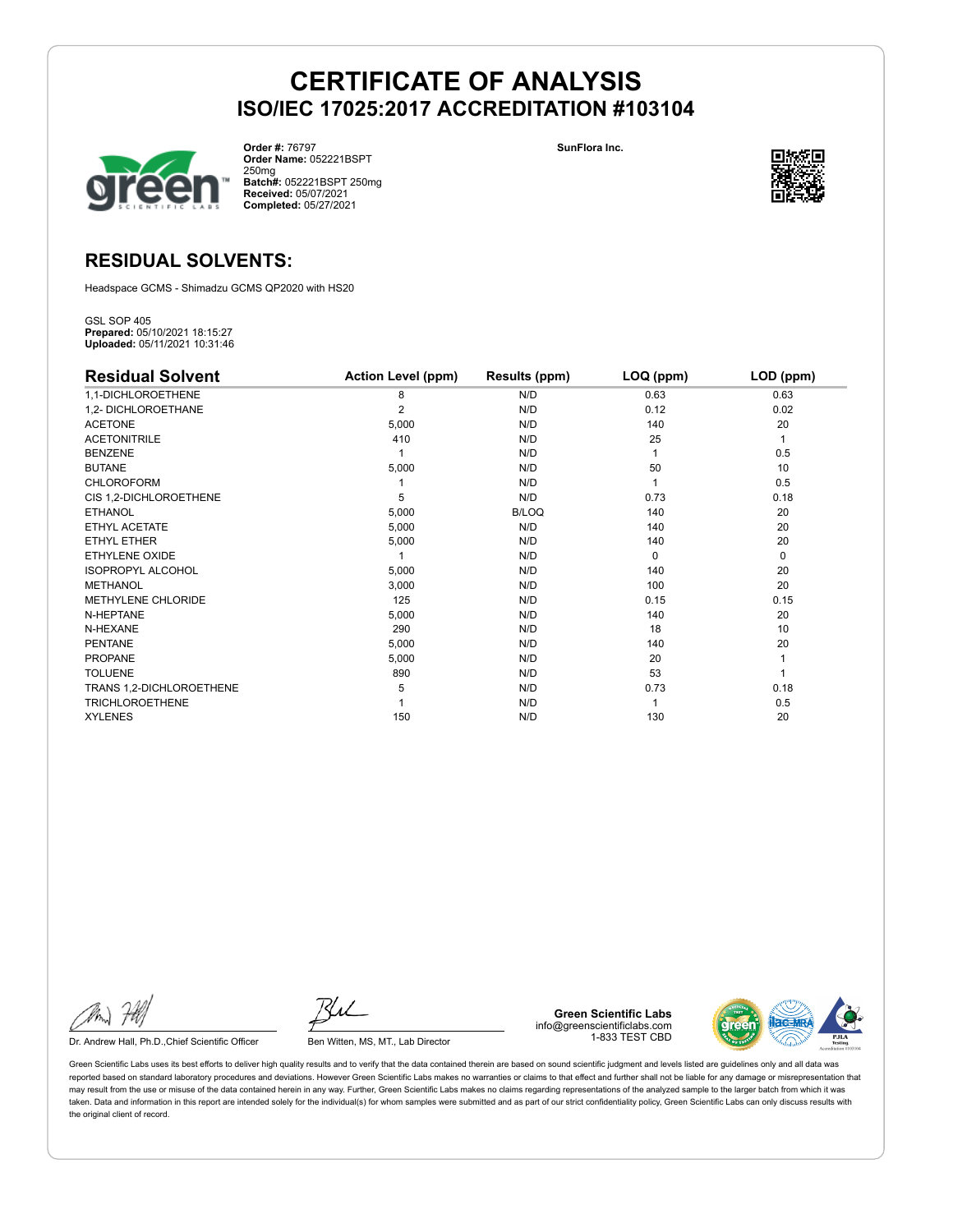

**Order #:** 76797 **Order Name:** 052221BSPT 250mg **Batch#:** 052221BSPT 250mg **Received:** 05/07/2021 **Completed:** 05/27/2021

**SunFlora Inc.**

**Microbial Analysis** GSL SOP 406 **Uploaded:** 05/11/2021 20:52:39



### **Microbial Analysis:**

fa PCR - Agilent AriaMX

### **MICROBIAL ANALYSIS:**

PCR - Agilent AriaMX

| Test                   | <b>SOP</b> | <b>Test Method</b> | <b>Device Used</b> | <b>LOD</b>                          | <b>Allowable</b><br>Criteria  | <b>Actual Result Pass/Fail</b> |             |
|------------------------|------------|--------------------|--------------------|-------------------------------------|-------------------------------|--------------------------------|-------------|
| TOTAL YEAST AND MOLD   | 406.01     | USP 61/62+         | <b>ARIAMX PCR</b>  | CFU/G BY<br><b>SAMPLE</b><br>TYPE** | 1.000 CFU/G                   | NOT DETECTED                   | <b>PASS</b> |
| LISTERIA MONOCYTOGENES | 406.01     |                    | <b>ARIAMX PCR</b>  | 2 COPIES OF<br><b>DNA</b>           | PRESENCE/ABSENT NOT DETECTED  |                                | <b>PASS</b> |
| STEC E. COLI*          | 406.01     | USP 61/62+         | <b>ARIAMX PCR</b>  | 1 CFU/G**                           | DETECT/NOT<br><b>DETECTED</b> | NOT DETECTED                   | <b>PASS</b> |
| PATHOGENIC E. COLI     | 406.01     | USP 61/62+         | <b>ARIAMX PCR</b>  | 1 CFU/G**                           | DETECT/NOT<br><b>DETECTED</b> | NOT DETECTED                   | <b>PASS</b> |
| SALMONELLA*            | 406.01     | USP 61/62+         | <b>ARIAMX PCR</b>  | 1 CFU/G**                           | DETECT/NOT<br><b>DETECTED</b> | NOT DETECTED                   | <b>PASS</b> |

† USP 61 (enumeration of bacteria TAC, TYM, and ENT/Coliform), USP 62 (identifying specific species E.coli Aspergillus etc) \* STEC and Salmonella run as Multiplex

\*\* CFU/g Calculation based on MIP/Extract matrix

\*\*\* Flavus = 2 Copies of DNA / Fumigatis = 2 Copies of DNA Niger = 20 Copies of DNA / Terrus = 10 copies of DNA

Dr. Andrew Hall, Ph.D., Chief Scientific Officer Ben Witten, MS, MT., Lab Director

**Green Scientific Labs** info@greenscientificlabs.com 1-833 TEST CBD